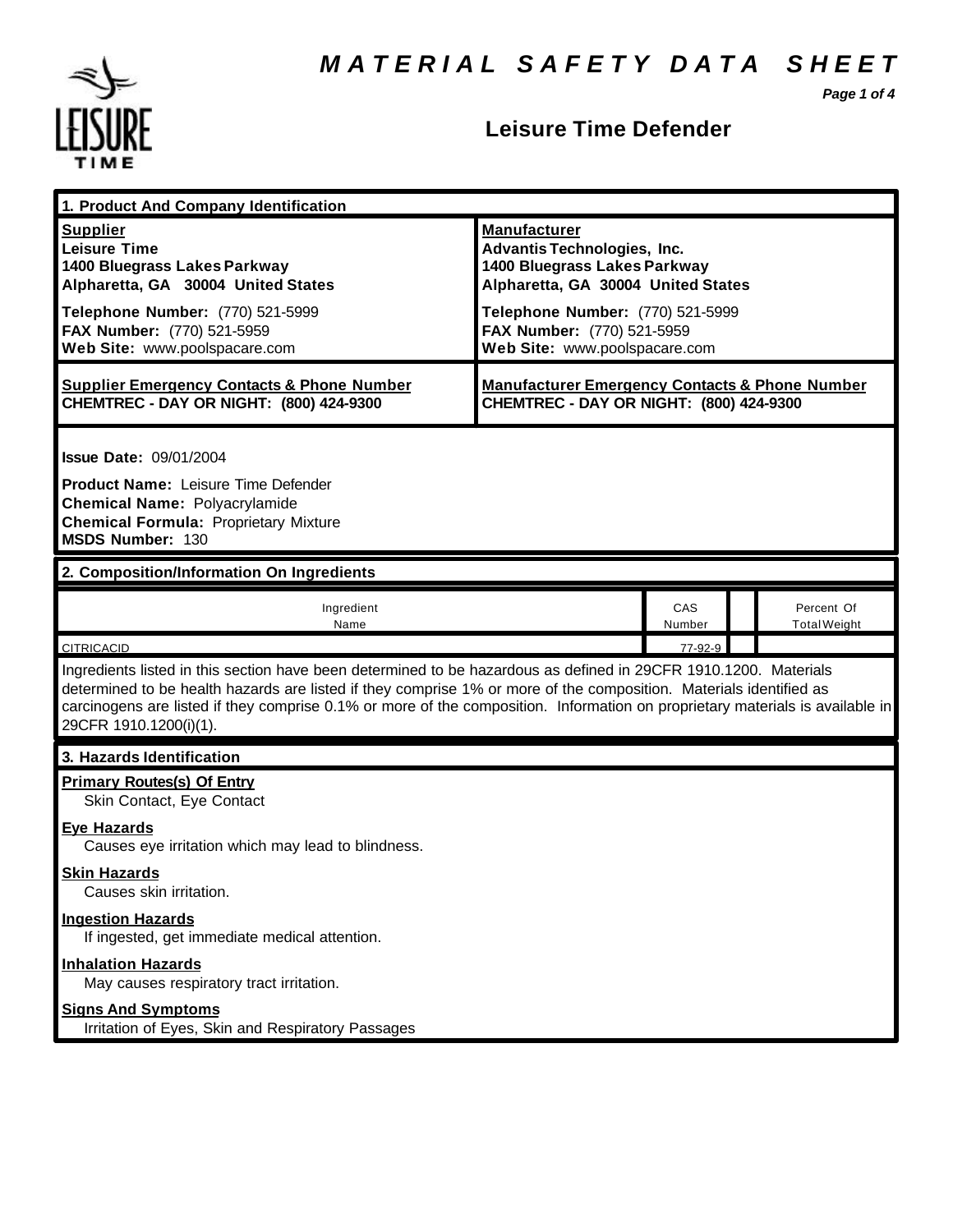## **Leisure Time Defender**

| <b>First Aid (Pictograms)</b>                                                                                                                                                                                                                                                                                     |
|-------------------------------------------------------------------------------------------------------------------------------------------------------------------------------------------------------------------------------------------------------------------------------------------------------------------|
|                                                                                                                                                                                                                                                                                                                   |
|                                                                                                                                                                                                                                                                                                                   |
| 4. First Aid Measures                                                                                                                                                                                                                                                                                             |
| <b>Eye</b><br>In case of contact, hold eyelids apart and immediately flush eyes with plenty of water for at least 15 minutes.<br>Call a physician or a poison control center immediately.                                                                                                                         |
| <b>Skin</b><br>Wash the affected area under tepid running water using a mild soap. Remove contaminated clothing and shoes.                                                                                                                                                                                        |
| <b>Ingestion</b><br>If victim is fully conscious, give one or two cups of water or milk to drink. Get medical attention immediately.                                                                                                                                                                              |
| Inhalation<br>If breathing is difficult, give oxygen. If inhaled, remove to fresh air. Consult a physician.                                                                                                                                                                                                       |
| <b>Fire Fighting (Pictograms)</b>                                                                                                                                                                                                                                                                                 |
| 5. Fire Fighting Measures                                                                                                                                                                                                                                                                                         |
| Flash Point: n/a °F<br>Flammability Class: n/a                                                                                                                                                                                                                                                                    |
| <b>Fire And Explosion Hazards</b><br>Spills of this material are very slippery. The area should be flushed with water.                                                                                                                                                                                            |
|                                                                                                                                                                                                                                                                                                                   |
| <b>Extinguishing Media</b><br>Use the appropriate extinguishing media for the surrounding fire.                                                                                                                                                                                                                   |
| <b>Fire Fighting Instructions</b><br>Firefighters should wear self-contained breathing apparatus and full protective gear.                                                                                                                                                                                        |
| 6. Accidental Release Measures                                                                                                                                                                                                                                                                                    |
| SPILLS OF THIS MATERIAL ARE VERY SLIPPERY. Clean up spill immediately. Contain and/or absorb spill with inert<br>material (e.g. sand, vermiculite). Flush spill area with water to remove residue and apply additional dry sweeping<br>compound. Use appropriate containers to avoid environmental contamination. |
| 7. Handling And Storage                                                                                                                                                                                                                                                                                           |
| <b>Handling And Storage Precautions</b><br>Keep out of reach of children. Store material in a cool and dry place.                                                                                                                                                                                                 |
| <b>Handling Precautions</b><br>Do not get in eyes.                                                                                                                                                                                                                                                                |

**Work/Hygienic Practices**

Use safe chemical handling procedures suitable for the hazards presended by this material. Spills of this material are very slippery.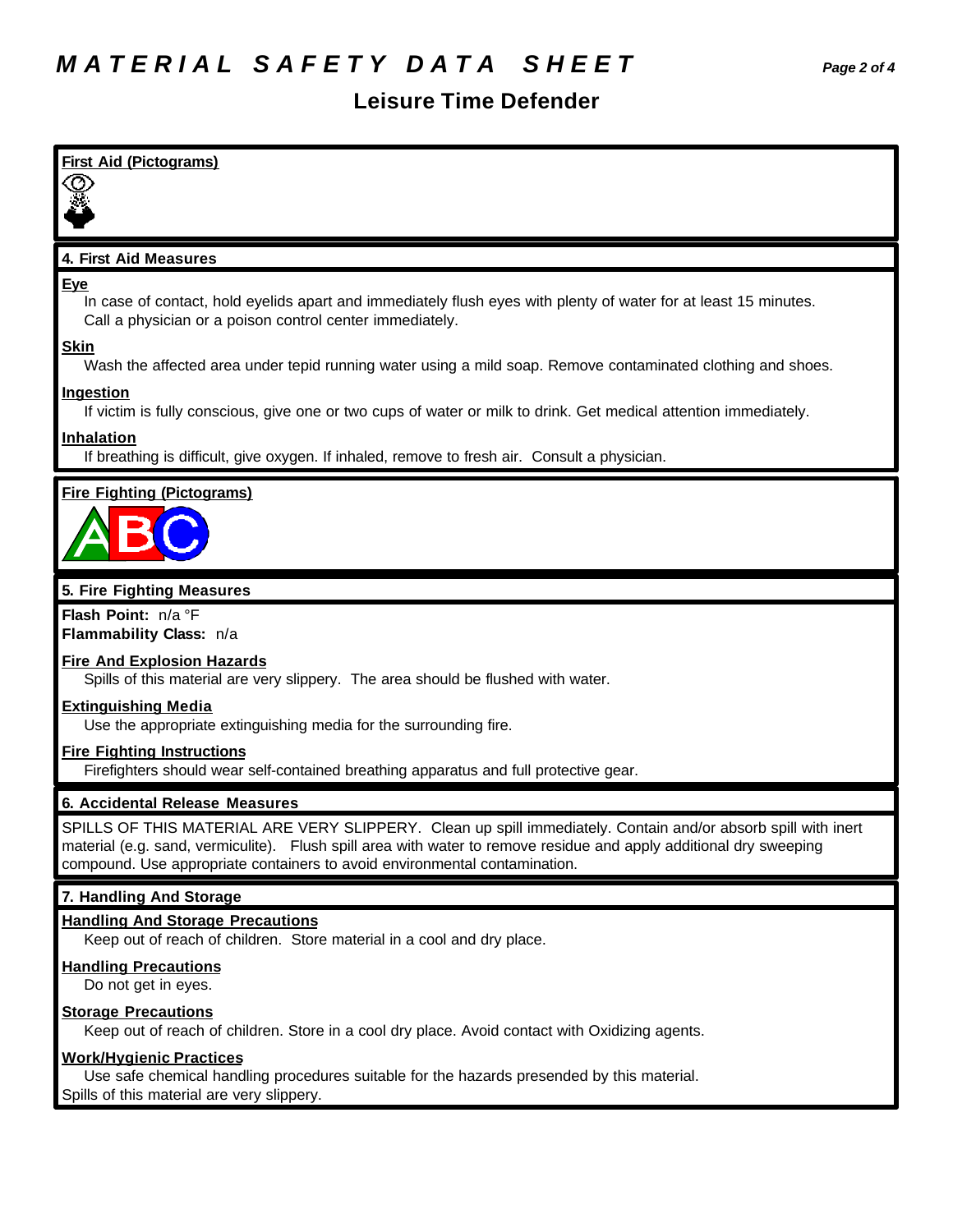# *M A T E R I A L S A F E T Y D A T A S H E E T Page 3 of 4*

#### **Leisure Time Defender**

#### **Protective Clothing (Pictograms) 8. Exposure Controls/Personal Protection Engineering Controls** Local exhaust acceptable. Special exhaust not required **Eye/Face Protection** safety glasses or goggles. **Skin Protection** Chemical-resistant gloves. **Respiratory Protection** None normally required. **9. Physical And Chemical Properties Appearance** Clear green liquid **Odor** Mild **Chemical Type:** Mixture **Physical State:** Liquid **Melting Point:** n/a °F **Boiling Point:** 212 °F **Specific Gravity:** 1.0-1.1 **Percent Volitales:** 95% **Vapor Pressure:** Not Determined **Vapor Density:** >1 **pH Factor:** 6-8 **Solubility:** Miscible in water **Viscosity:** Not Determined **Evaporation Rate:** <1 **10. Stability And Reactivity Stability:** Stable **Hazardous Polymerization:** Will not occur **Conditions To Avoid (Stability)** Avoid contact with strong Strong Oxidizing agents **Incompatible Materials** Strong Oxidizing Agents **Hazardous Decomposition Products** Oxides of Nitrogen and Carbon or sulfur oxides and/or hydrogen chloride gas **11. Toxicological Information** No Data Available... **12. Ecological Information** No Data Available...